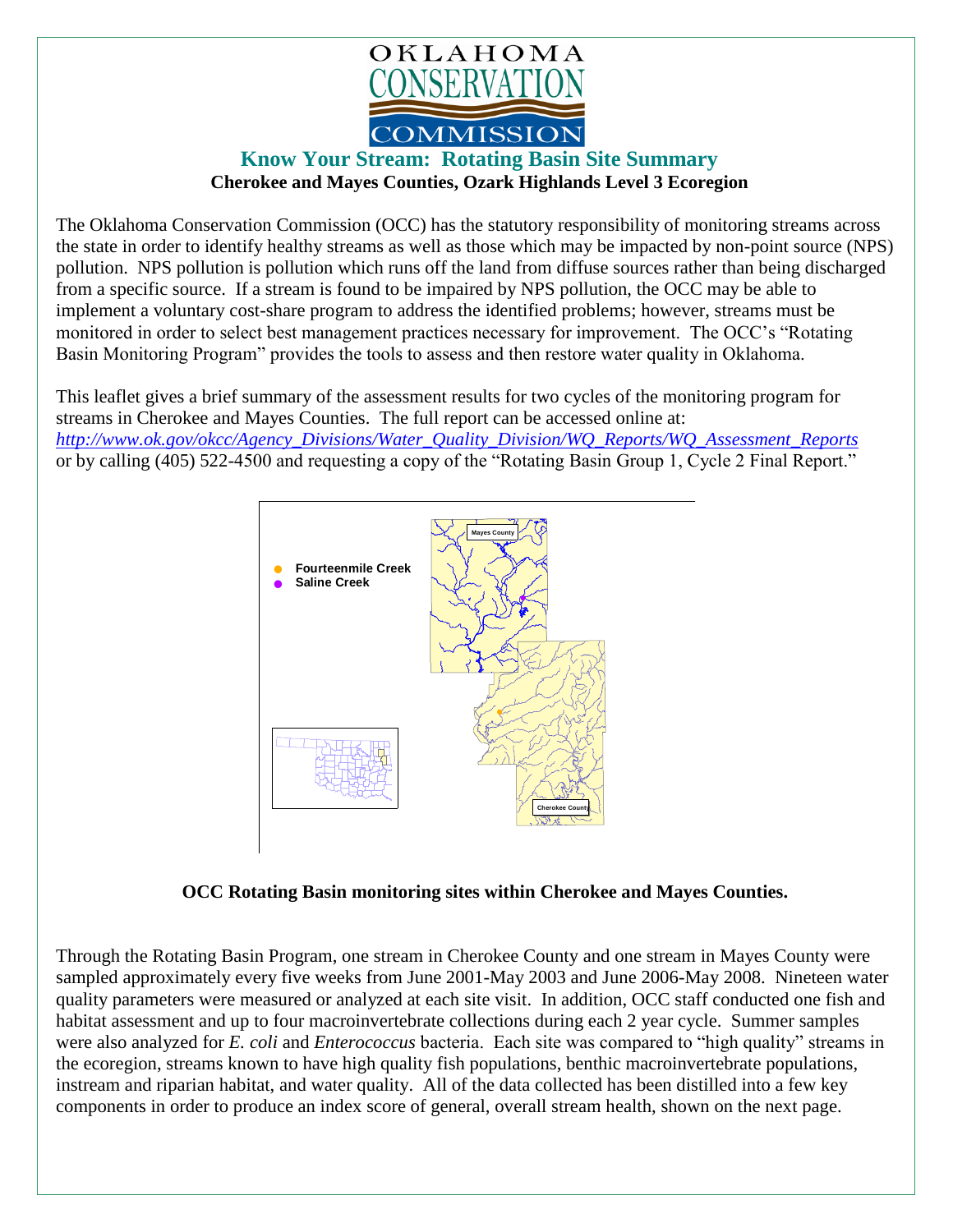**Summary of general stream health as determined by comparison to high quality streams in the Ozark Highlands ecoregion and by assessment using Oklahoma State Water Quality Standards***†***.**

|                                                       | <b>Good</b>                        |                     |
|-------------------------------------------------------|------------------------------------|---------------------|
| moderate<br>good<br>poor                              | <b>Fourteenmile Creek</b>          | <b>Saline Creek</b> |
| <b>Overall Stream Health</b>                          | 45                                 | 43                  |
| Phosphorus                                            | 5                                  | 5                   |
| Nitrogen                                              | 5                                  | 5                   |
| Ammonia                                               | 5                                  | 5                   |
| Dissolved Oxygen                                      | 5                                  | 5                   |
| pH                                                    | 5                                  | 5                   |
| Turbidity                                             | 5                                  | 5                   |
| Salts (chloride, sulfate, TDS)                        | 5                                  | 5                   |
| Fish                                                  | 5                                  | 5                   |
| Macroinvertebrates                                    | 5                                  | 3                   |
| Instream/Riparian Habitat                             |                                    |                     |
| Bacteria                                              | $-1$                               | $-1$                |
|                                                       | Scale of 1-5 with 5 being the best |                     |
| 1=significantly worse than high quality sites<br>KEY: |                                    |                     |
| 3=not as good as high quality sites but not impaired  |                                    |                     |

5=equal to or better than high quality sites

-5=impaired by state standards

**Note: Most streams in Oklahoma are impaired by at least one type of bacteria.**

**Fourteenmile Creek (OK121600-01-0100G):** This stream is not impaired and is comparable to high quality streams in the ecoregion for most parameters. The instream/riparian habitat is of significantly lower quality than the high quality sites in the area.

**Saline Creek (OK121600-02-0030D):** This stream is not impaired and is comparable to high quality sites for most parameters. The macroinvertebrate community was slightly impaired. The instream/riparian habitat was significantly worse than the high quality sites in the area.

*† The use of Oklahoma Water Quality Standards to assess streams and the 2008 results are described in the DEQ's 2008 Integrated Report, accessible online at: http://www.deq.state.ok.us/wqdnew/305b\_303d/2008\_integrated\_report\_entire\_document.pdf*